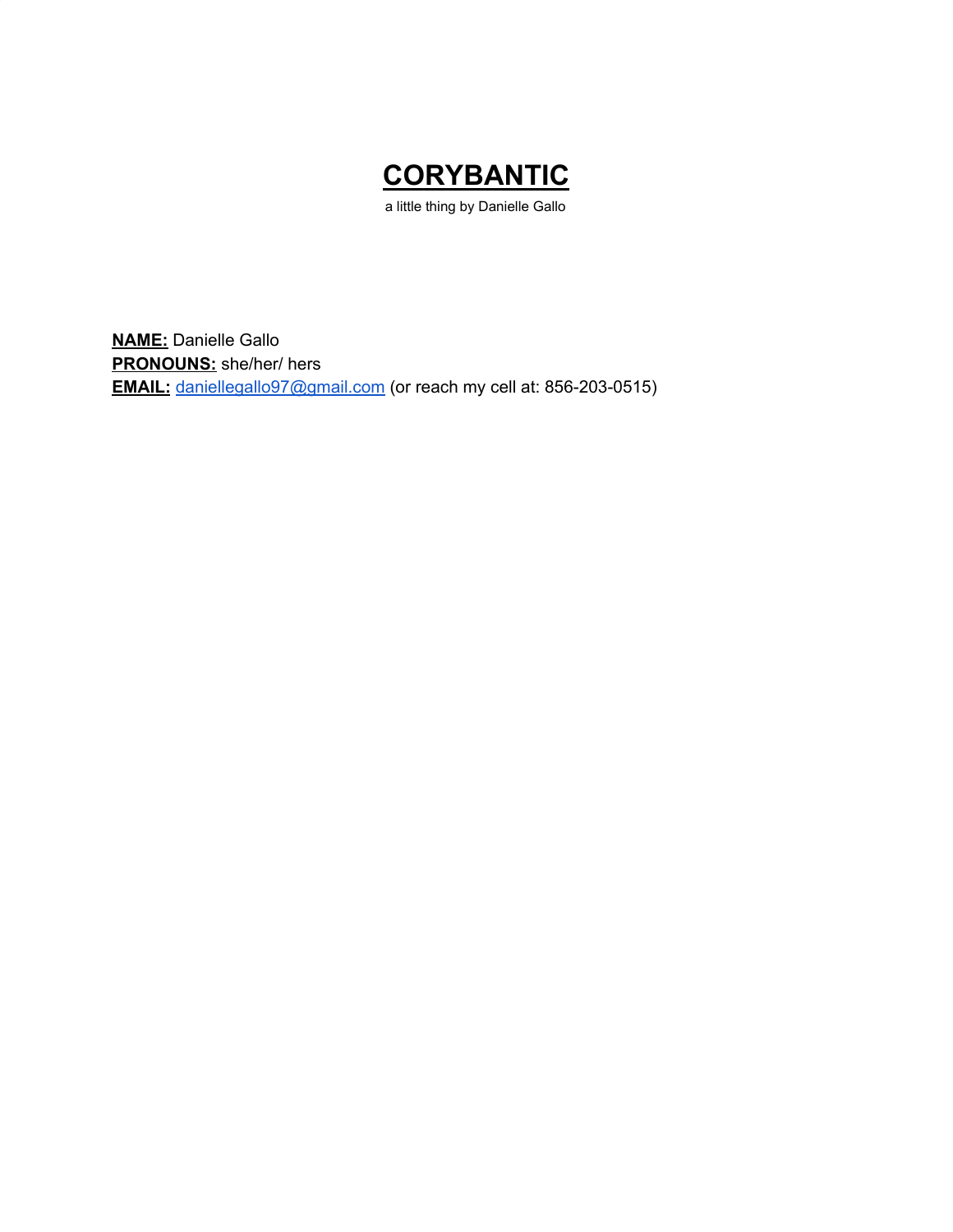### **CHARACTERS**

### *LIGHT:*

female. finds a penny every day. lately, she cannot stop listening to "don't speak" by no doubt. (remember that band with gwen stefani? where is gwen today? hopefully quarantined.)

### *JEREMY*:

male. thinks regular fruit is better than chocolate covered fruit.

*DOC:*

wears earth tones and a vest. knew Moses personally. has a pocket watch and a cane.

### SETTING

an enormous, opulent, abandoned theatre,

only recently abandoned

old

they like to perform "american classics" there, whatever that means the graveyard in the back,

desolate now

how fresh are the flowers on the graves?

about as haunting as you'd expect a graveyard behind a theatre to be

### NOTES

// means interrupted dialogue

(...) is a pause, beat, or silence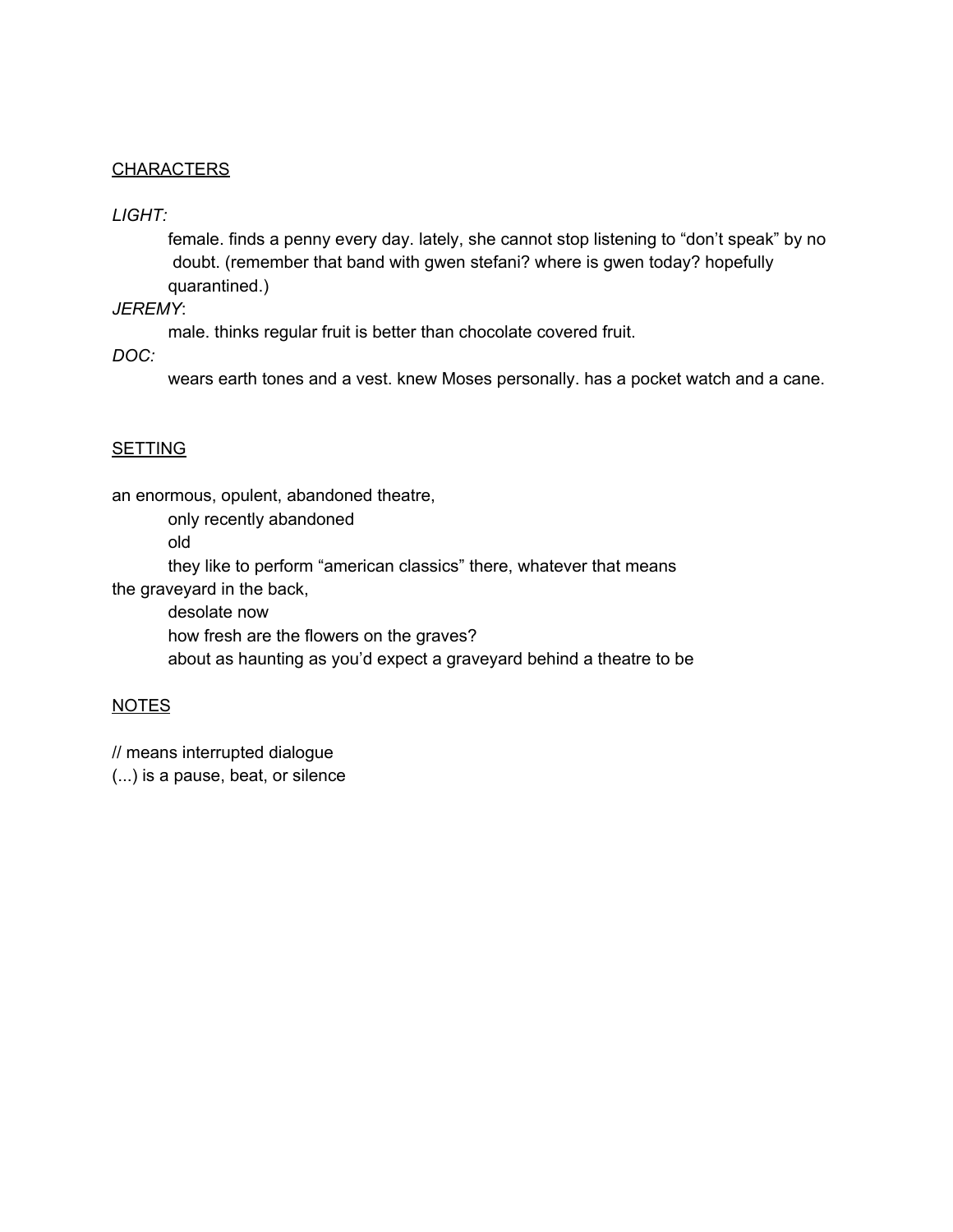|                                                                                                                                | <b>LIGHT</b>  |                                                                                                                                |
|--------------------------------------------------------------------------------------------------------------------------------|---------------|--------------------------------------------------------------------------------------------------------------------------------|
| Oh fuck.                                                                                                                       |               | A crash.                                                                                                                       |
| Where are the fucking--                                                                                                        |               | The lights of a grand, abandoned old-timey theatre flicker                                                                     |
| lights.<br>Woah.                                                                                                               |               | and then ultimately engulf the space with a blinding gusto.                                                                    |
| Damn. This place is huge.                                                                                                      | <b>JEREMY</b> |                                                                                                                                |
| Yeah.                                                                                                                          | <b>LIGHT</b>  |                                                                                                                                |
|                                                                                                                                |               | A moment. JEREMY approaches, but before he can,<br>LIGHT springs into action.                                                  |
| Well, let's get moving. See if you can find something soft, or food, orwhatever. See if you can<br>find whatever you can find. |               |                                                                                                                                |
| On it, boss.                                                                                                                   | <b>JEREMY</b> |                                                                                                                                |
|                                                                                                                                |               | Rain patters onto the roof of the theatre.<br>As JEREMY searches for plywood or whatever,<br>his attention drifts to the roof. |
| Good that it's raining.                                                                                                        |               |                                                                                                                                |
| It's just a drizzle. That doesn't stop anything.                                                                               | <b>LIGHT</b>  |                                                                                                                                |
| Stop looking at the ceiling. We need to keep looking.                                                                          |               | A moment. Then, harshly:                                                                                                       |
| You okay?                                                                                                                      | <b>JEREMY</b> |                                                                                                                                |
| Yea definitely                                                                                                                 | <b>LIGHT</b>  |                                                                                                                                |
| Talk to me.                                                                                                                    | <b>JEREMY</b> |                                                                                                                                |
| Weare talking. () () okay. Let's talk. Um.                                                                                     | <b>LIGHT</b>  |                                                                                                                                |

*Total darkness.*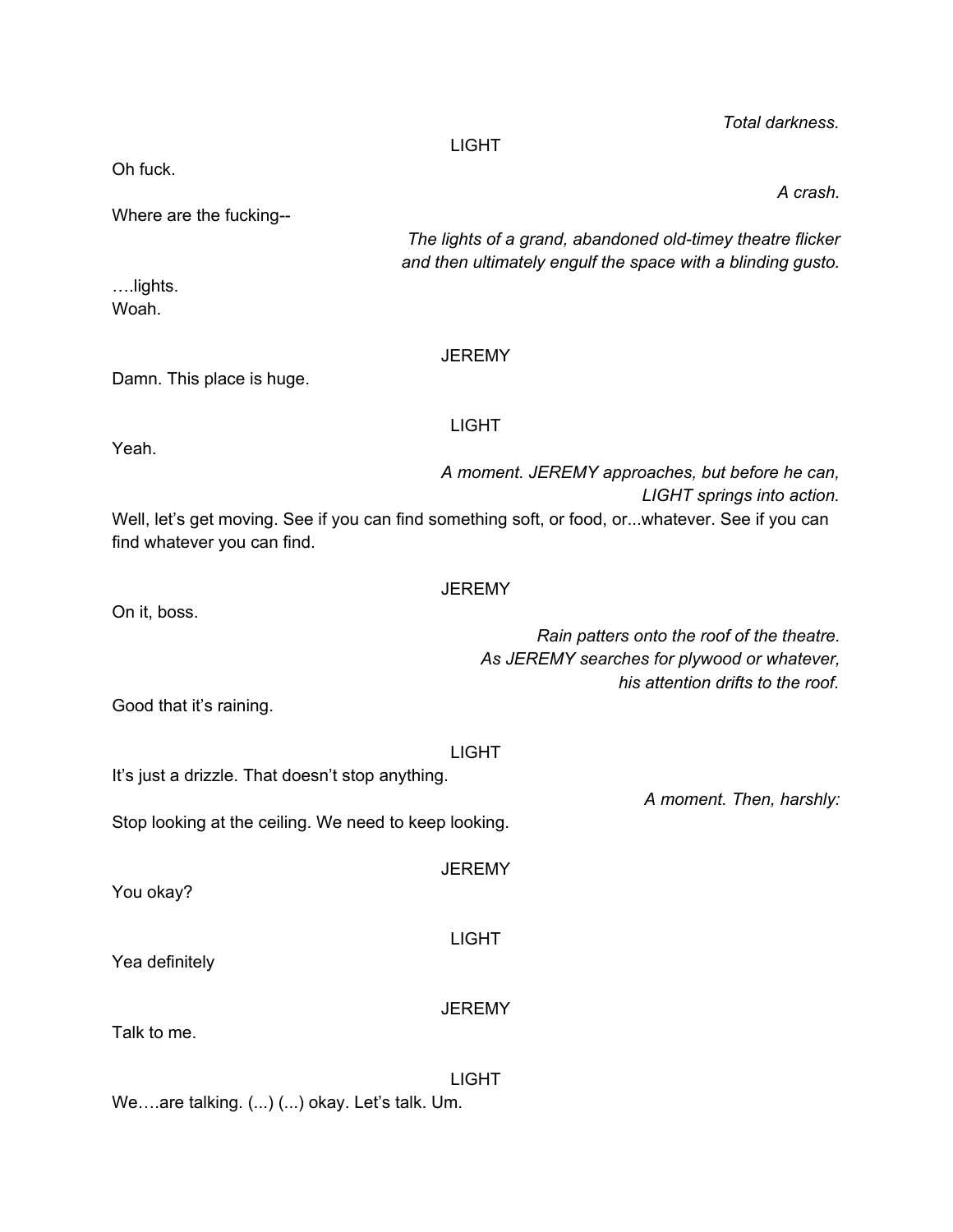What's a.... What's a childhood memory you have?

### **JEREMY**

Oh! Um. Um.. I remember I used to go outside with the neighbors, and catch lightning bugs. We used to pull the lights off of them, and wrap the lights around our fingers like rings.

# LIGHT

Your childhood memory, that you decided to share, is about how you murdered bugs?

### **JEREMY**

I didn't know it was, murdering them at the time//

### LIGHT

That's kinda fucked up

#### **JEREMY**

Light, what the fuck. Why are you making this so… You are just clearly not okay

#### LIGHT

Why are you pushing me Like it sounds like Like you Want me to not be okay. I'm actually handling things pretty well, all things considered

#### **JEREMY**

Look, if it's going to be the end of times Or something Can you at least be nice to me

LIGHT You have got to be FUCKING kidding me.// Nice to you, after

### **JEREMY**

//I'm only saying//

### LIGHT

So you're only saying that your feelings are more important than// the possible end of the world

#### **JEREMY**

//Stop interrupting me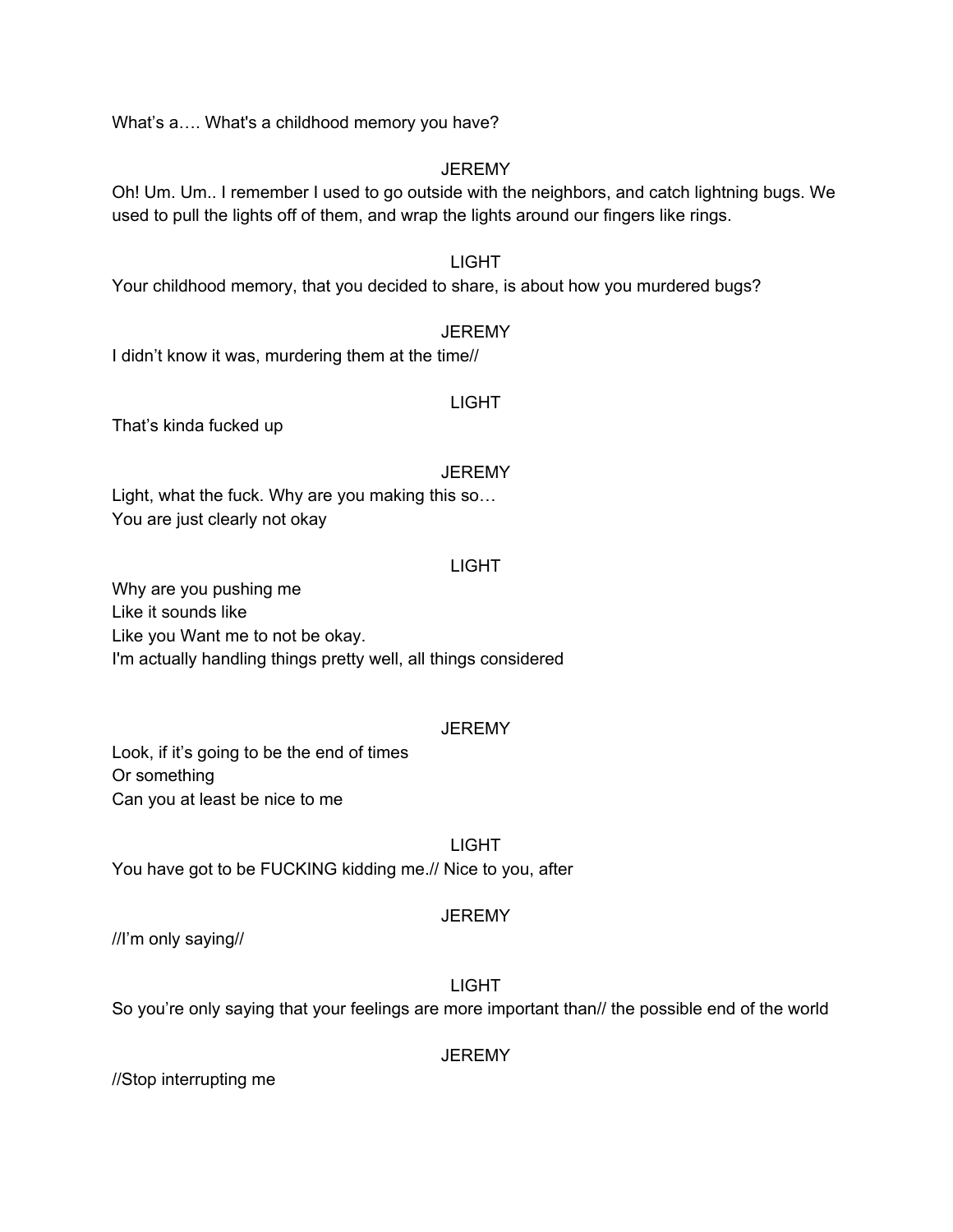#### LIGHT

That I'm actually trying to Do

Something

And you're twiddling your thumbs wondering about the pitter patter pitter patter of fucking rain and talking about killing bugs when I'm trying to Do Something

| If this is about Apple                                              | <b>JEREMY</b> |
|---------------------------------------------------------------------|---------------|
| Of course it's about Apple                                          | <b>LIGHT</b>  |
| I thought we were over this                                         | <b>JEREMY</b> |
| You said you agreed                                                 |               |
|                                                                     | <b>LIGHT</b>  |
| wooooooahhhhhhhHHHHHHHHH                                            |               |
| I actually never said those words<br>I actually never said i agreed |               |
| You wanna go back? You wanna go get Apple?                          | <b>JEREMY</b> |
|                                                                     | <b>LIGHT</b>  |
| We're already here.                                                 |               |
| ()                                                                  |               |
| $(\ldots)$                                                          |               |

#### **JEREMY**

I mean if you need Really NEED Apple To be, like, nice to me, Then yes let's go get Apple (...)

Are you making a serious offer

But I don't know how we will feed a snake while we can barely feed ourselves and i will reiterate that it is absolutely a public health risk or something to be carrying around an animal at this time And border security would never even let us through with an animal and a *snake* is not something you can simply *hide*

And maybe Apple has been sliding around on its own//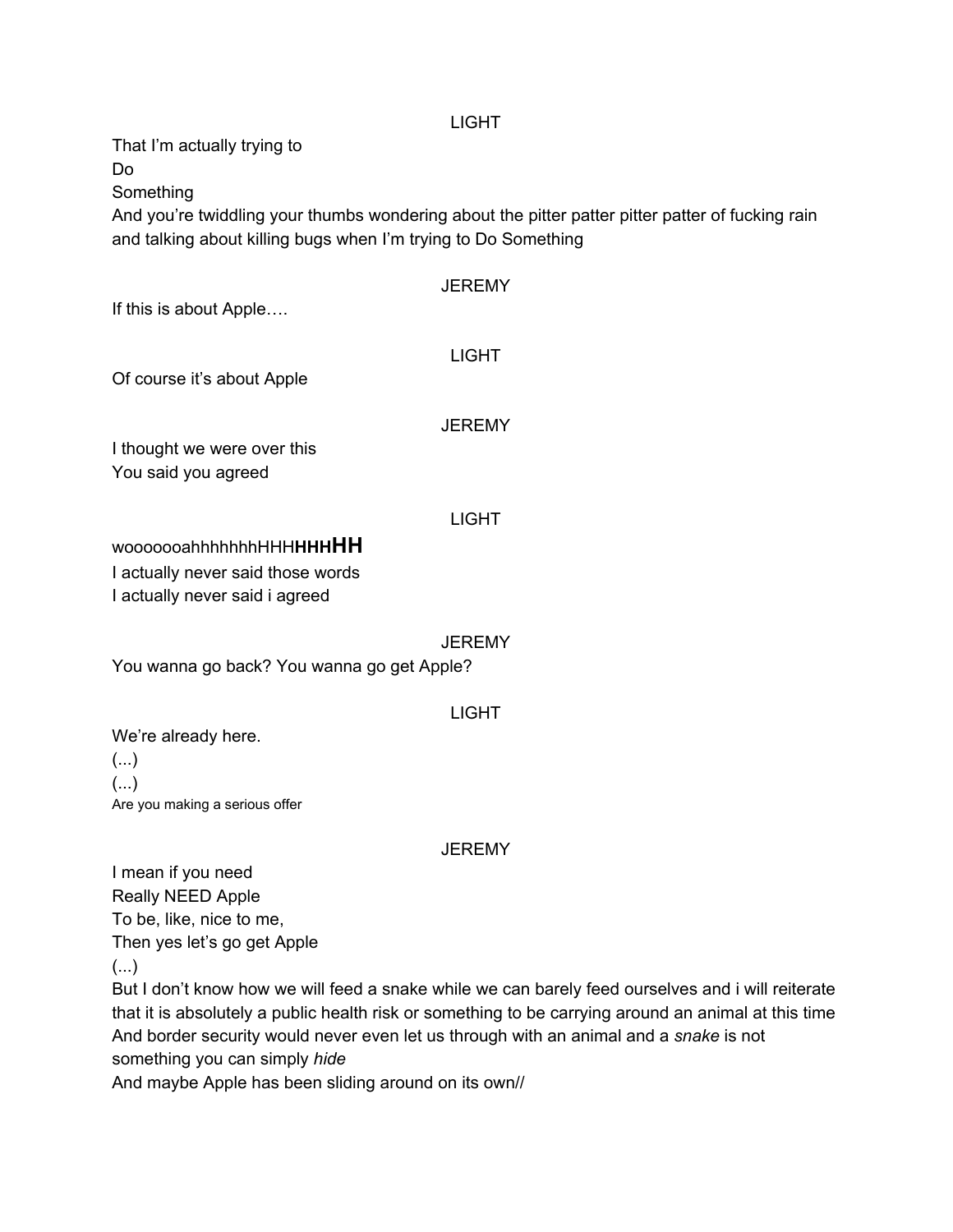#### LIGHT

his he's a boy boy Apple

#### **JEREMY**

On his own feces and fecal, matter, and what have you and like i said before it's dangerous but ya know whatever we can go turn around and make a four hour journey back home away from The Plan even though The Plan was to get here as quickly as possible before anyone else had the idea, the brilliant idea//

### LIGHT

It was my idea

#### **JEREMY**

To come to the--

Yes, Light, it was your very brilliant idea--

To come to the only place that survived the Great Fire of 17whatever

#### LIGHT

1794.

### **JEREMY**

but yeah no sure we can go back and make the four hour journey, actually eight hours up and back, and we can grab your snake and then actually never make it past border control and then if we do, even if we do, we can arrive here to people who have already camped out, or even if it all works perfectly, Apple will die because we cannot feed it (...)

him

(...)

#### **JEREMY**

LIGHT

But yeah no sure Light let's get the snake.

#### LIGHT

I'm hungry. I'm going to have some canned tuna.

**JEREMY** 

I'm sorry, Light. (...)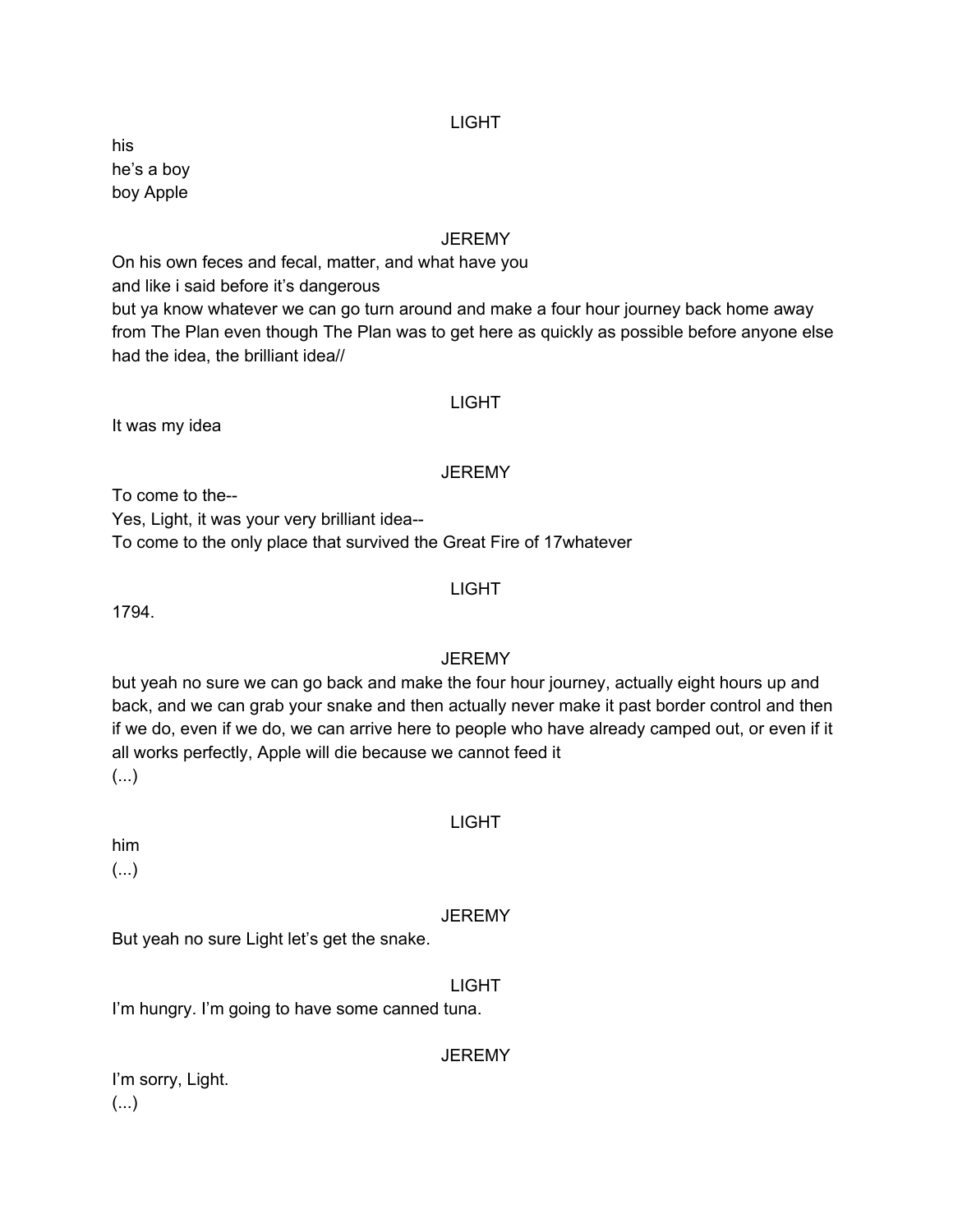I'm sorry. I didn't mean to snap. This has been insanely stressful. I'm still, I'm still grieving the loss of everything. I'm sure you are too. And this isn't easy, being The End of Times and all,

#### **LIGHT**

*Distantly, through bites of canned tuna, and now wandering the theatre:*

Can you please stop calling it that

### **JEREMY**

I will stop calling it that.

I'm only saying, with the fires coming, things are stressful, but I am proud of us for doing something about it instead of just sitting and waiting for it to, like, consume us or whatever. We are Doing Something. And I am grateful for you. To be together on this.

#### LIGHT

HOLY SHIT! Look what I found!

*LIGHT attempts to drag a Christmas tree out from behind an old backdrop. It is actually fucking gigantic. Like, a colossal Christmas tree. Was this in the running for the Rockefeller Christmas tree or some shit? Damn.*

### **JEREMY**

Oh!!! My God!!!!

*A childish joy overwhelms both of them. They both drag it out.*

A Christmas miracle!!!

### LIGHT

**JEREMY** 

We needed this, Jeremy. We really needed this Christmas tree. I feel God in this Christmas tree.

(kindly) Do you even believe in God?

I should check the news.

**JEREMY** 

LIGHT

LIGHT

Must we?

I said *I* should.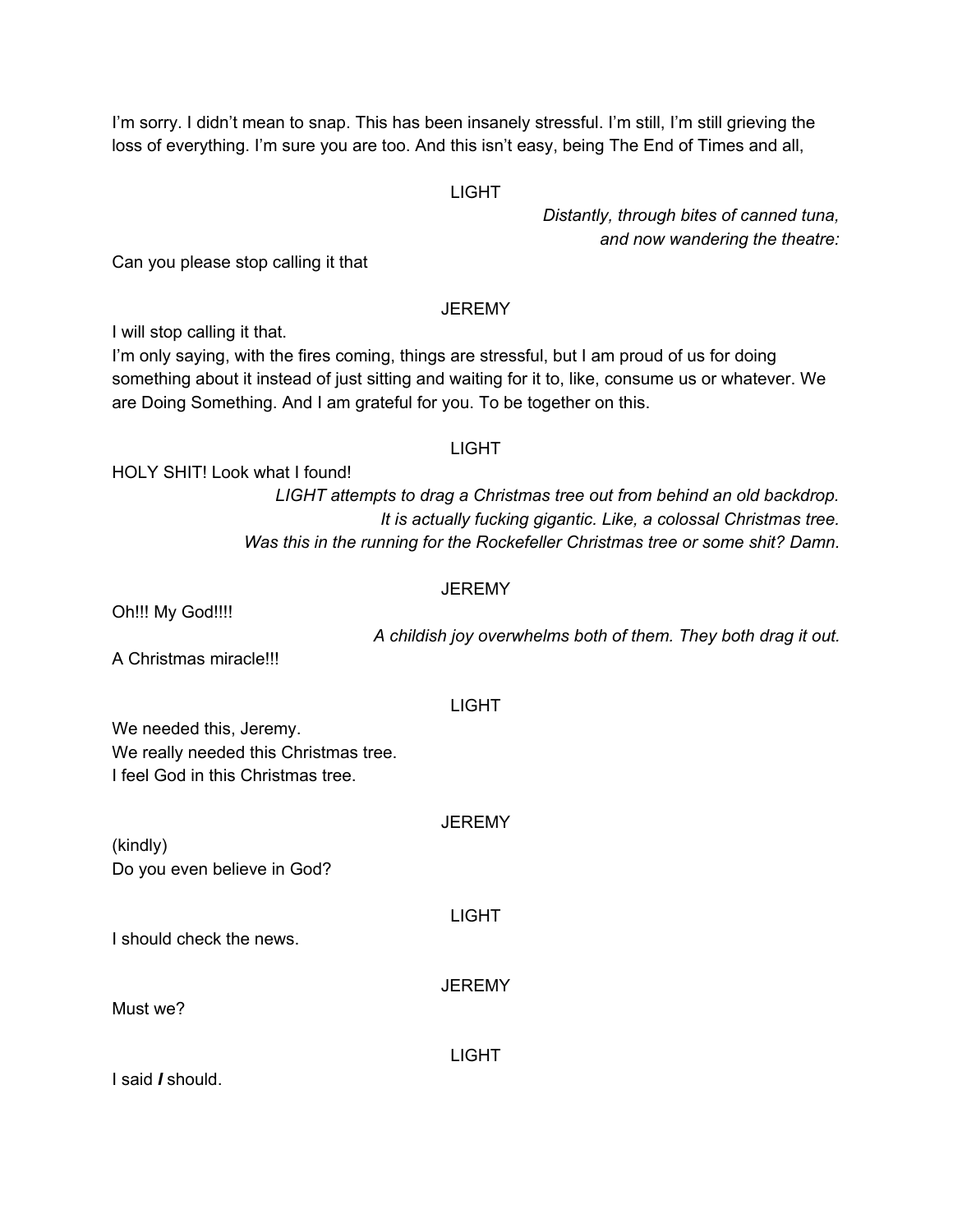Okay.

### LIGHT

Okay, you're right. Let's have a moment with this Christmas tree.

*They settle on the floor. Cozy. Together. The room feels like fresh baked bread for a moment.*

Should we light a candle? It feels right to light a candle.

### **JEREMY**

A candle? With a plague-level fire threatening to destroy the planet? How did you even get that past border security?

#### LIGHT

*(pulling a tiny candle out of her bra)*

It's snickerdoodle scented.

(...)

Oh come on, what is this tiny candle gonna hurt? Won't it feel powerful? We can't control the fires outside but we can control this.

#### **JEREMY**

Fine. Light it. For a moment. I'm going to check the news.

> *LIGHT lights the candle. For a moment, it is the only thing in the room that matters.*

### LIGHT

I could watch fire dance all day

*JEREMY has a livestream of the news on his phone. He oscillates between watching and looking at LIGHT. She is entranced by the flame. Maybe swirls her finger around it.*

### **JEREMY**

Fires spread to our town.

*LIGHT stops. Looks at him.*

LIGHT

Apple

**JEREMY**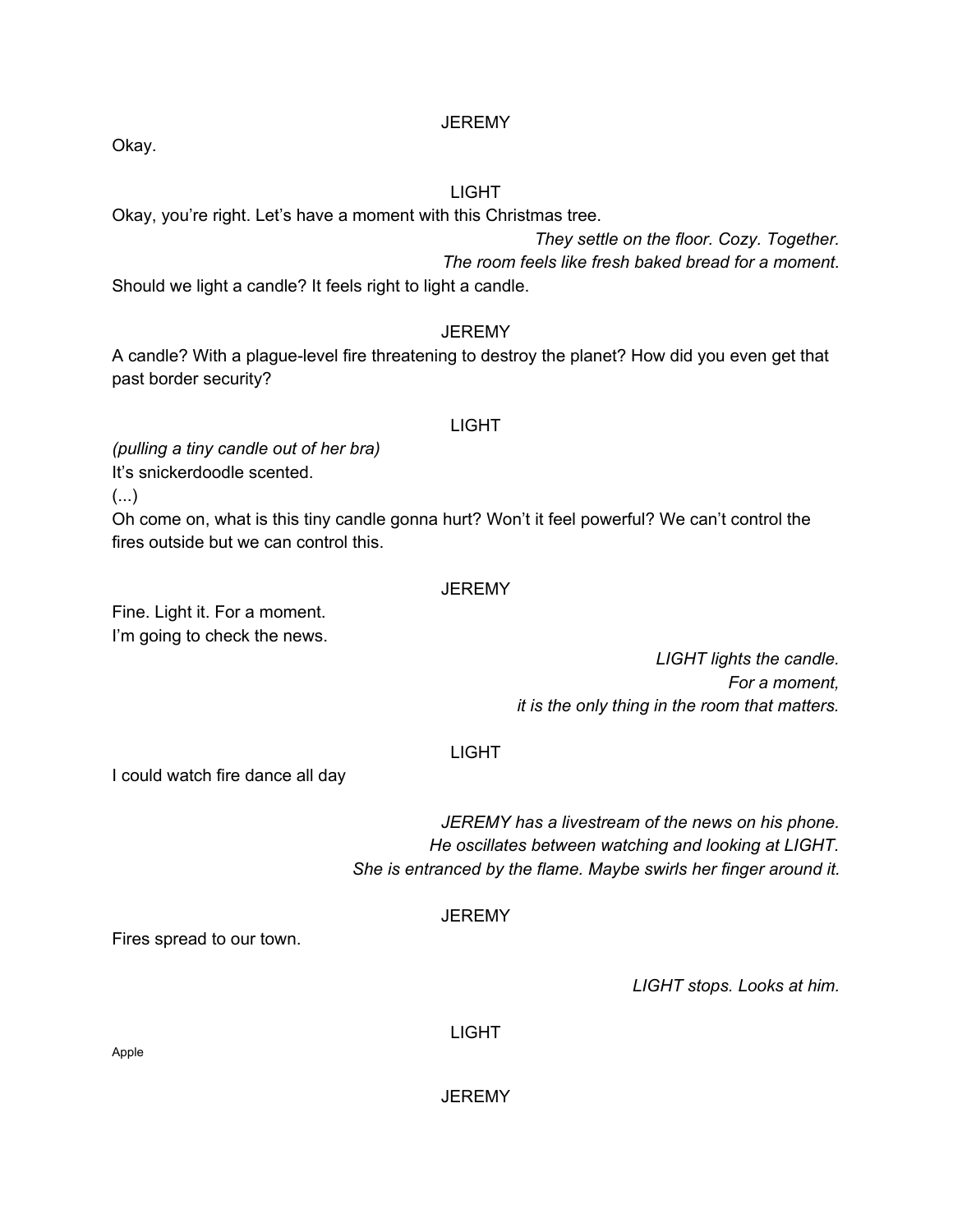I hope everyone evacuated in time.

They're telling people that if you're safe indoors, you shouldn't let anyone in. Doesn't that seem cold?

#### LIGHT

Why? What is the danger of letting someone into safety?

#### **JEREMY**

Reading an article now. They say that anyone still outdoors carries tiny little ~particles~ of flammable ash material? I don't really get it, this is really technical. But they say that if you let someone indoors who has been outdoors during a fire then you put everyone indoors at serious risk.

LIGHT

I don't believe that.

### **JEREMY**

LIGHT

**JEREMY** 

LIGHT

**JEREMY** 

I don't know what to tell you. These are the experts.

How long till the fires reach here?

Checking. (..) Soon.

How soon is soon

It just says soon

LIGHT

But how soon is soon

### **JEREMY**

That's all it says Can you put out the candle now

LIGHT

Well maybe look at another forecast because that means nothing And no i don't want to put it out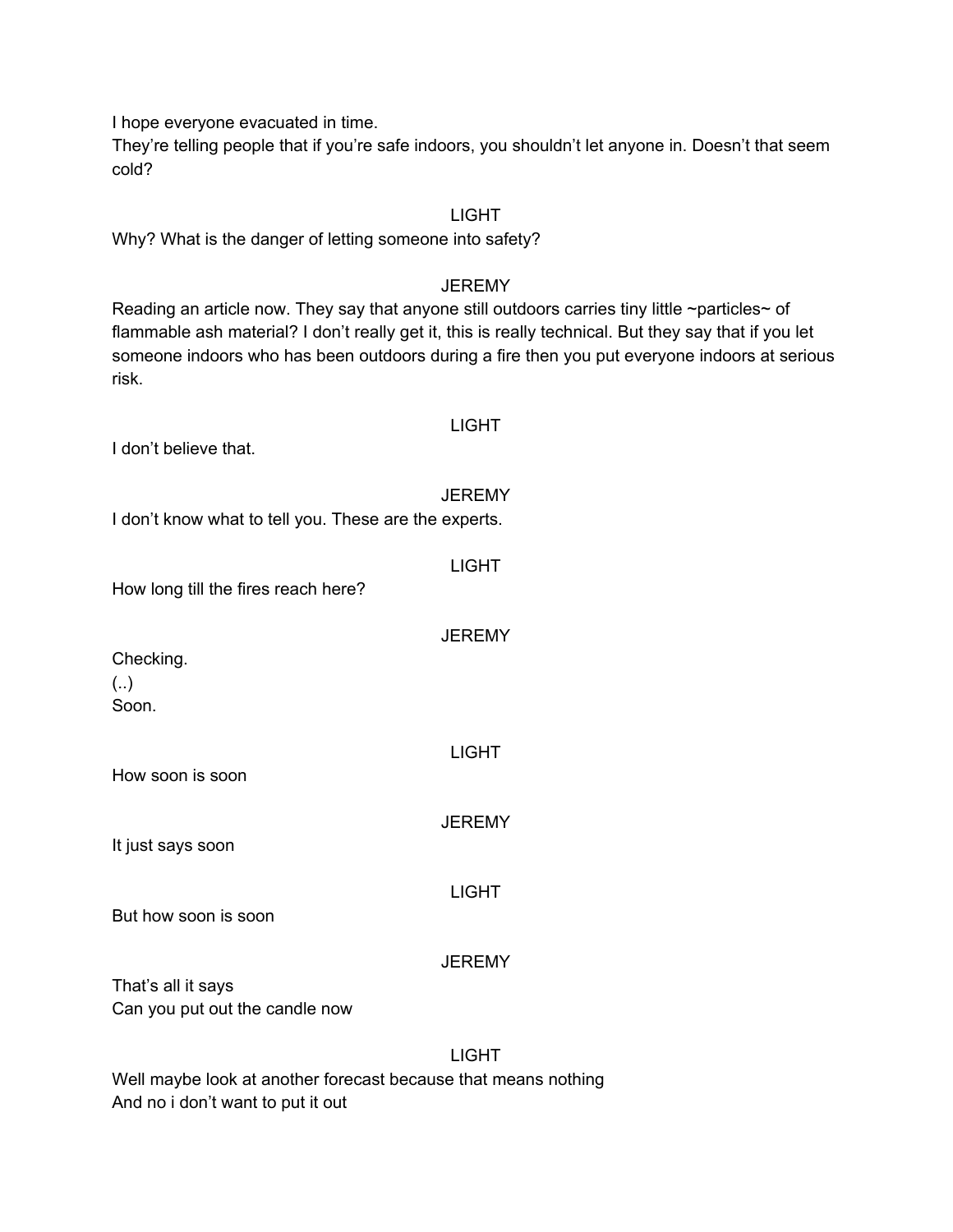I am having a Moment with the Tree

**JEREMY** I think it is really unwise to have a lit candle right now Or any candle in fact When fires are coming here soon

We are inside so we are safe

**JEREMY** 

LIGHT

Maybe. Maybe safe.

LIGHT And soon could mean like a month you never know

**JEREMY** 

LIGHT

Give me the candle

No

our lives at stake candle and my snake is dead

JEREMY LIGHT Give me the fucking candle **Absolutely** not no never never

This is not a fucking joke this is **You don't control me and it is my** 

*A sudden BANG BANG BANG on the door. Silence. Silence. BANG BANG BANG BANG BANG.*

*JEREMY and LIGHT have a conversation with their eyes.*

### LIGHT

...who is it

*If JEREMY wasn't silent, he would say "why the fuck did you just do that." LIGHT shrugs.*

DOC

Hey I thought I heard someone in there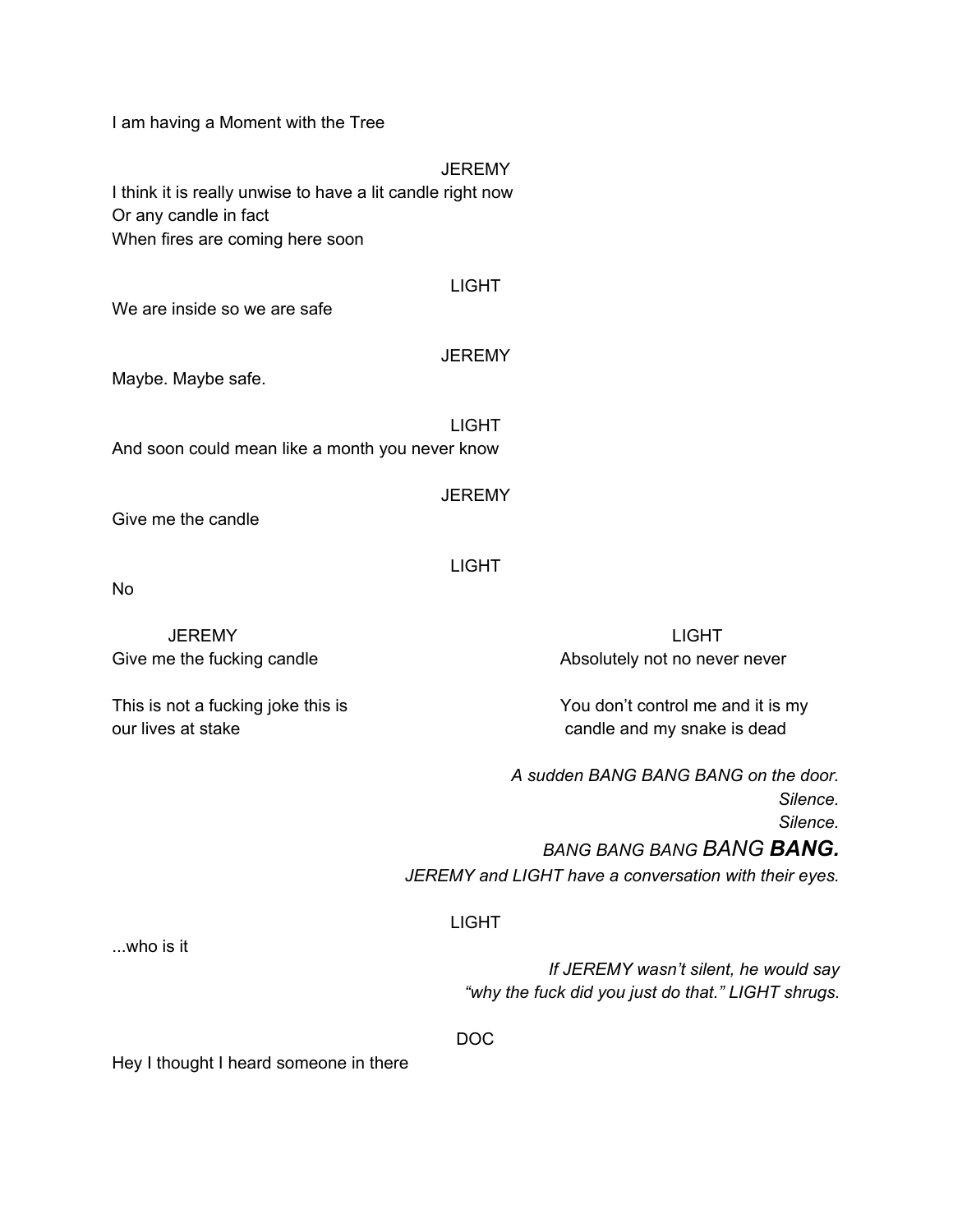LIGHT ...you did. DOC Can you let me in **JEREMY** No, sorry. DOC Fire's comin this way, son. Soon. **JEREMY** We know. DOC I don't got no home. I live in the graveyard shed in the back of this place. **JEREMY** Officials are saying not to let anybody in who's been outdoors recently. I'm sorry. DOC Come on, son. I'm a person just like you. Gonna be nothin' but ash if you don't let me in there. JEREMY LIGHT Sorry, sir. We can't let you in. The same of the source what's your name? DOC Name's Doc. LIGHT Doc, what's your favorite food? *JEREMY mouths "what the fuck"* DOC ...well. I miss my mama's shrimp and grits very much. LIGHT Well, we don't have shrimp and grits in here. But we do have canned tuna. DOC

Canned tuna'd do just fine.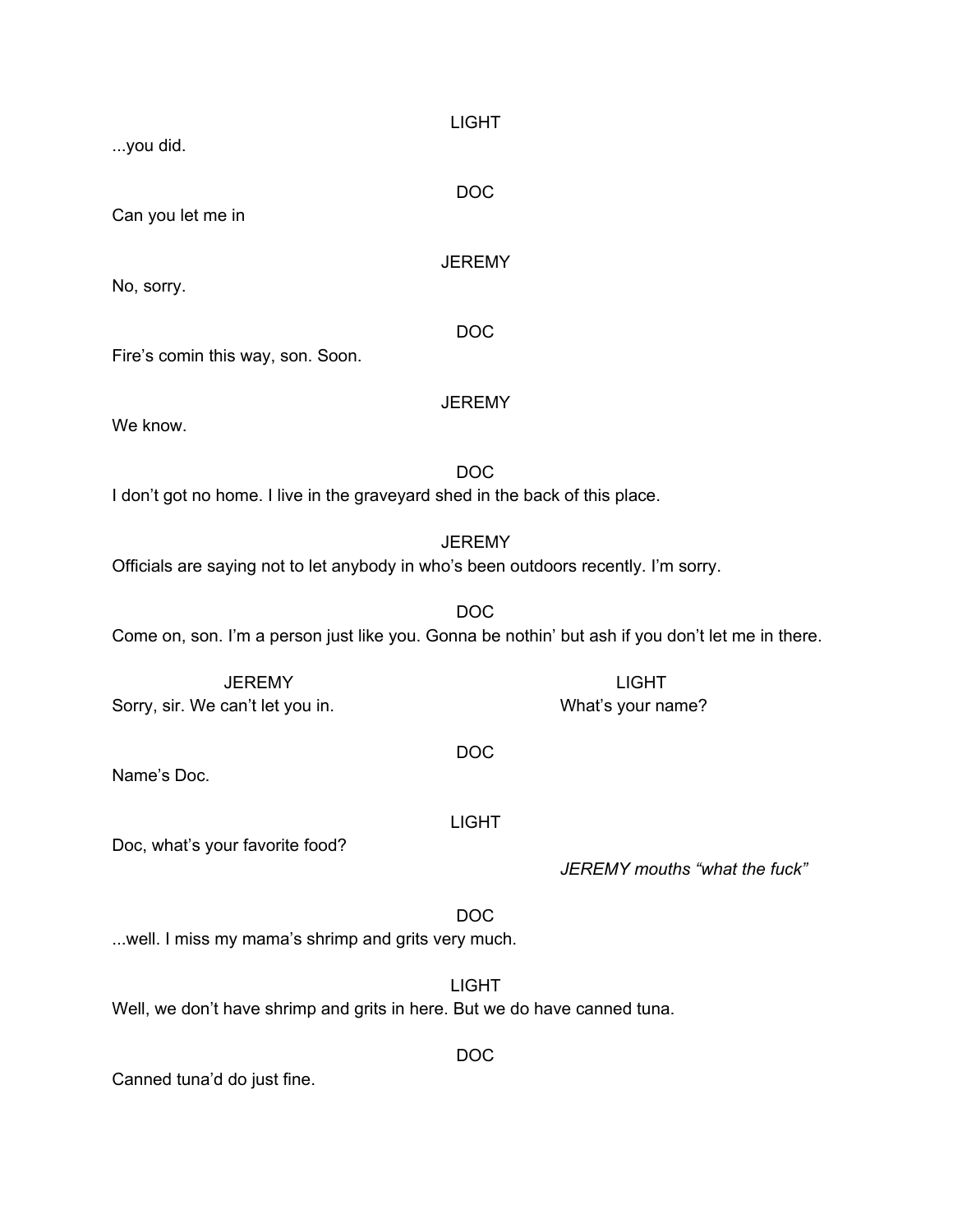Except that you can't come in. Because Homeland Security strongly strongly strongly advised against it, and I can't put myself or Light at risk. I'm very sorry.

### LIGHT

Jeremy. That is a human being outside.

#### **JEREMY**

A stranger. Who we don't know, who could be//

#### LIGHT

//that's redundant to say// because stranger and person you don't know all mean the same thing

#### **JEREMY**

//who could be carrying all sorts of debris, flammable materials and ~particles//

### DOC

//I aint carrying nothin' but some flowers in my hand//

### **JEREMY**

//Who could put us, and the whole plan, in total and complete danger Homeland is saying that's the number two risk right now First is not evacuating Second is not following their instructions about who goes in and who comes out//

### DOC

//Lilacs. Found 'em on a grave.

### **JEREMY**

I'm very sorry, sir. Until Homeland suggests something different, we can't let you in. (......................)

# *JEREMY turns on the news again.*

*We hear a female news anchor say:*

"A message from Homeland Security advisor David Macrone: This is a moment of mass panic for the United States, and for the world. We understand your fears and doubts. But please know that our safety measures are put in place to keep you, and all of this country protected. If you haven't yet evacuated, please do so with immediacy. Remember that once you are indoors, no one should come in or go out. Please remember to dispose of all flammable items in our designated collection bins. Try to use as little electricity as possible…."

*The sound drones out. JEREMY silently defends his position. LIGHT hides the candle, still lit.*

DOC

Well. I'll be outside here if you change your minds.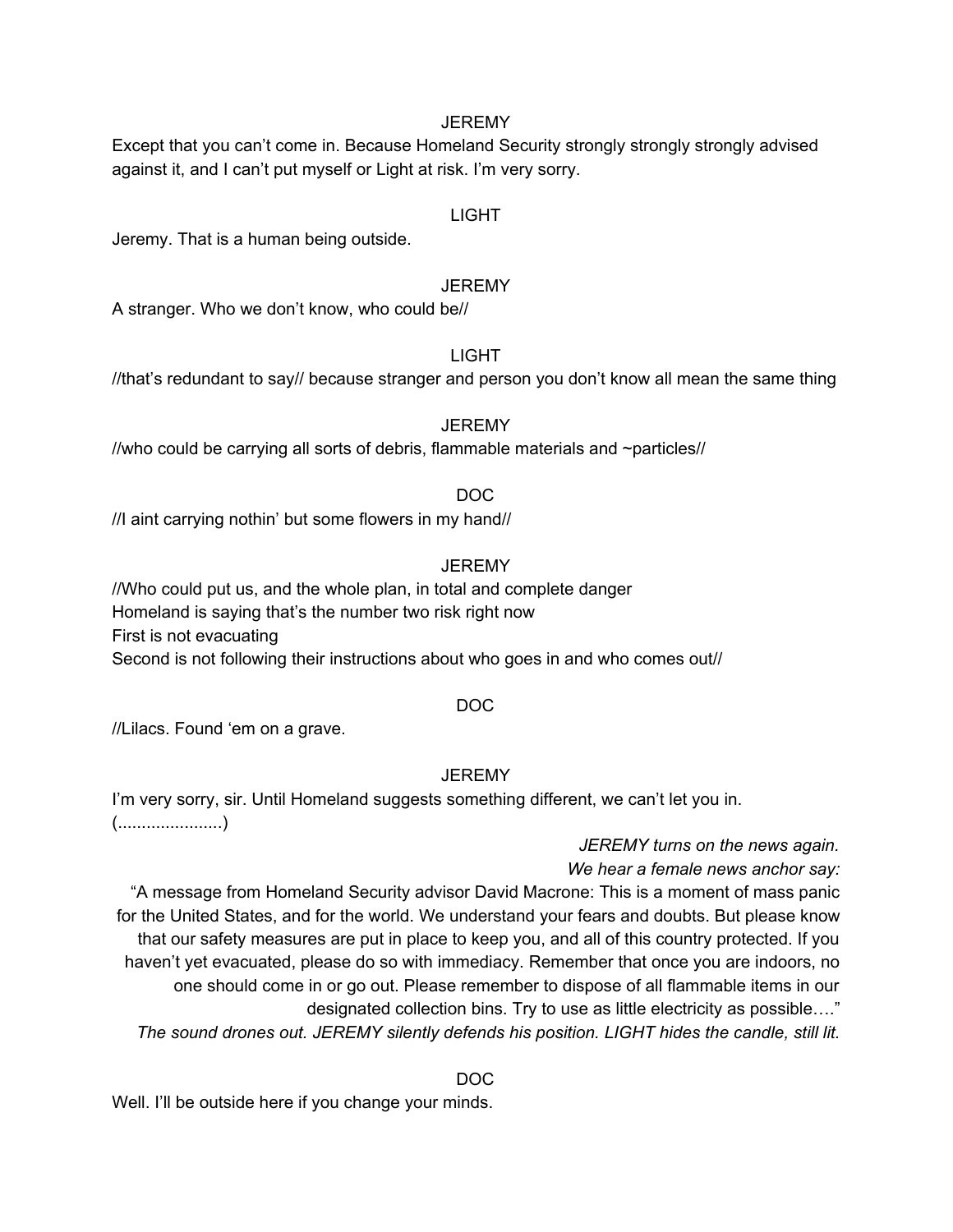| <b>LIGHT</b><br>Is it still raining out there, Doc?                                                                                                                                                                                                                                       |
|-------------------------------------------------------------------------------------------------------------------------------------------------------------------------------------------------------------------------------------------------------------------------------------------|
| <b>DOC</b>                                                                                                                                                                                                                                                                                |
| Stopped raining days ago.                                                                                                                                                                                                                                                                 |
| <b>LIGHT</b><br>We heard a little drizzle.                                                                                                                                                                                                                                                |
| <b>DOC</b><br>No drizzle. You mighta heard ash falling onto the roof.                                                                                                                                                                                                                     |
| <b>JEREMY</b>                                                                                                                                                                                                                                                                             |
| (whispered)<br>Fires should be reaching this area around 4am.                                                                                                                                                                                                                             |
| <b>LIGHT</b>                                                                                                                                                                                                                                                                              |
| 4am.<br>What time is it now?                                                                                                                                                                                                                                                              |
| <b>JEREMY</b><br>Past midnight.                                                                                                                                                                                                                                                           |
| Did we ever find anything for a bed?                                                                                                                                                                                                                                                      |
| <b>LIGHT</b><br>No. Found this Christmas tree though.                                                                                                                                                                                                                                     |
| <b>JEREMY</b>                                                                                                                                                                                                                                                                             |
| Well let's keep looking.<br>Outside, DOC begins to sing an old song. The kind that sailors sing.<br>Or people in ancient churches sing. It isn't in English. And he's got a terrible voice.<br>A moment, as they both listen. Maybe try to distract themselves from it. It is impossible. |
| <b>JEREMY</b><br>What are you doing?                                                                                                                                                                                                                                                      |
| <b>LIGHT</b>                                                                                                                                                                                                                                                                              |
| (dousing her hands with hand sanitizer)<br>thought I saw some blood                                                                                                                                                                                                                       |

Blood? Are you bleeding?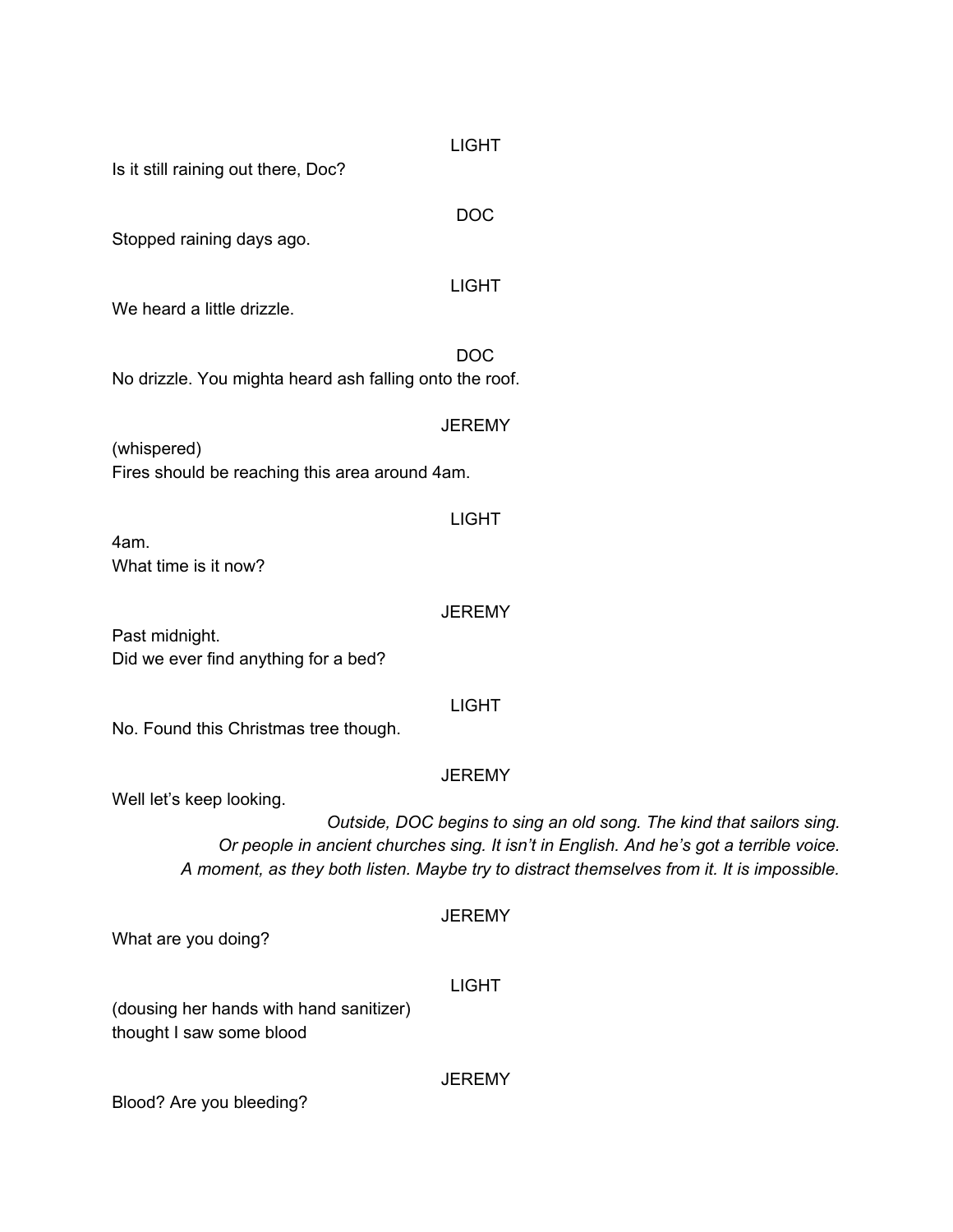*He takes her hands in his. There is no blood. LIGHT continues to rub her hands together furiously.*

Come on, stop it, Light. There's nothing on them. (...) Light, stop. STOP IT.

> *Across the room, JEREMY's phone suddenly begins playing a livestream on the news. He goes to his phone.*

#### LIGHT

(re: the hands) Sorry. (re: the news) Leave it on.

#### **JEREMY**

You want to hear?

LIGHT No use in hiding from it. It'll happen whether I listen or not.

**JEREMY** 

Connection's bad.

Liar. What's it saying.

(...) It might come earlier now.

LIGHT

LIGHT

**JEREMY** 

The fires? Here? *(JEREMY nods)* How much earlier is earlier?

#### **JEREMY**

I don't know.

LIGHT

Well then your information is fucking useless//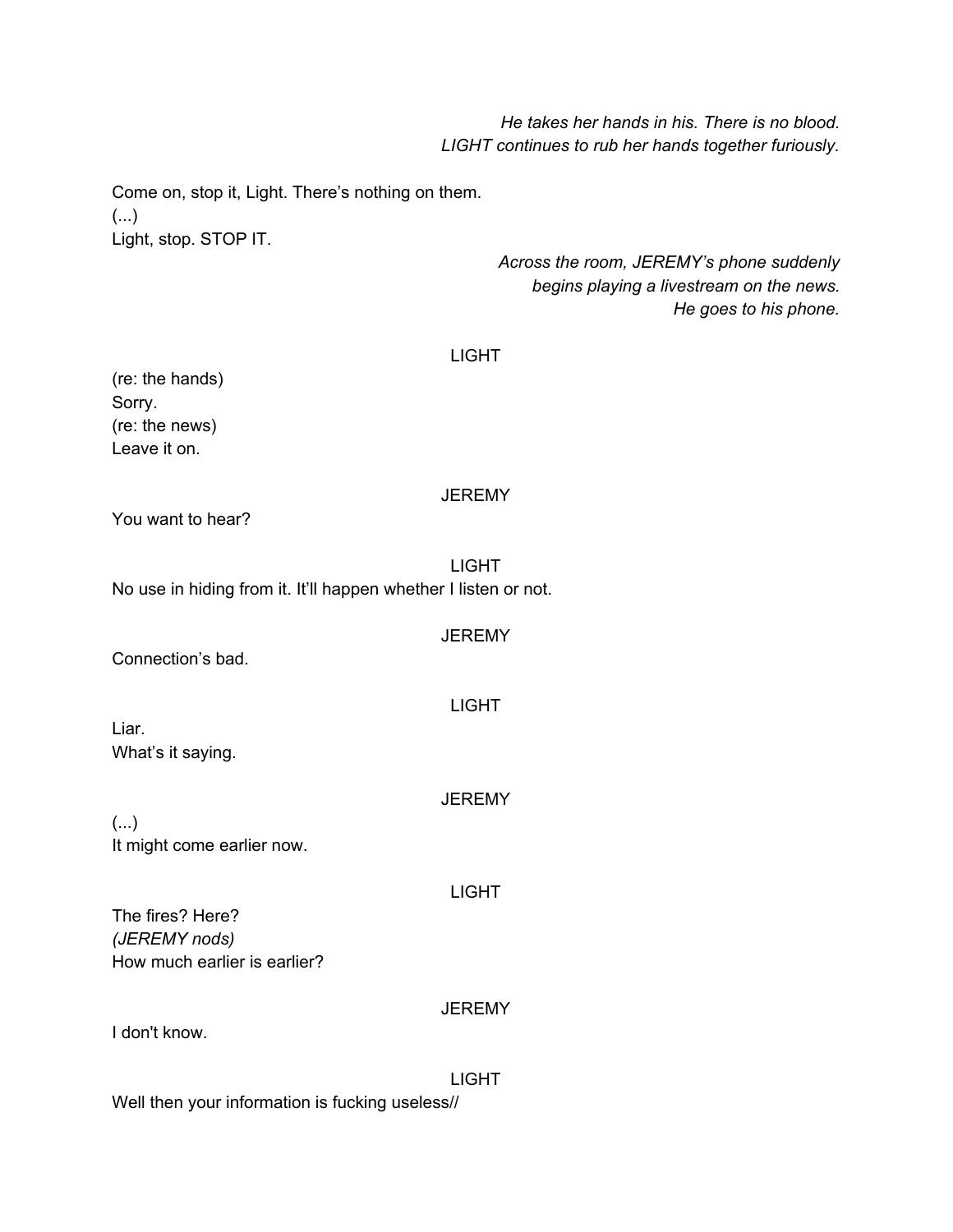Can we not get into this again? If I knew, I would tell you.

#### LIGHT

Why don't I believe that's true?

**JEREMY** 

**what?**

#### LIGHT

…...Do you have no regard for human life?

#### JEREMY

What could you possibly mean by--

Ya know what, Light. I'm done arguing with you. It's late and I want a bed to sleep on.

*JEREMY drifts backstage, in some closets, throughout the space, searching for a makeshift bed. Meanwhile, LIGHT draws nearer to her candle. She watches it. She glances at the door. The news drones in the background, quietly. There is the clutter of JEREMY's search. There is stillness. There is frenzy. There is a buzzing. LIGHT rushes for the door.*

*She opens it.*

*A gust of wind, blowing debris in. She searches for DOC.*

#### LIGHT

Doc? DOC?

**JEREMY** 

# WHAT THE **FUCK ARE YOU DOING DO YOU HAVE NO REGARD FOR OUR HUMAN LIVES? YOU FUCKING... ARE YOU YOU'RE GONNA GET US KILLED**

JEREMY bolts for the door. LIGHT runs outside. She searches for Doc. He is nowhere.

LIGHT

(from outside, through gusts of wind) He's a person too.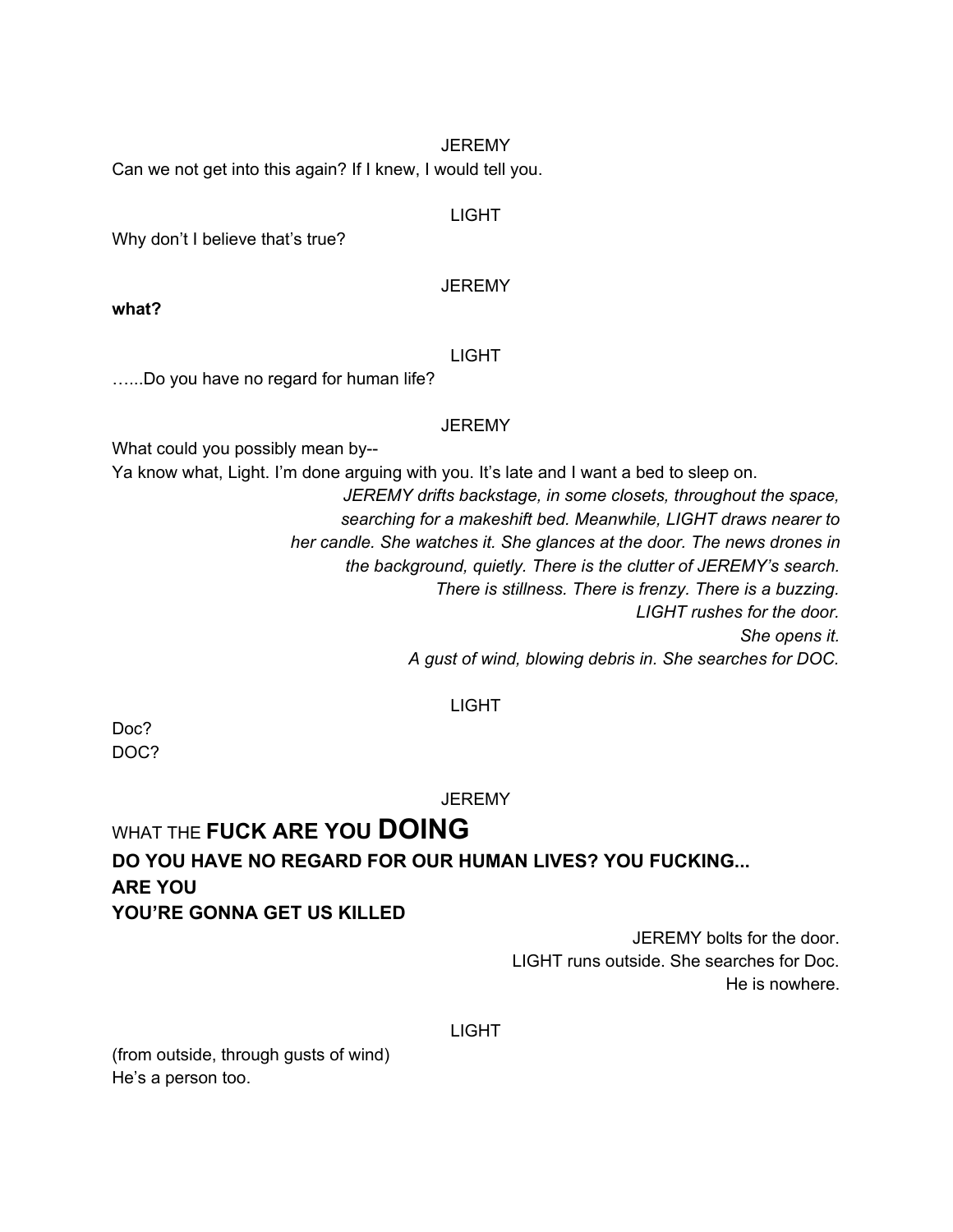# YEAH. AND NOW HE'S NOT EVEN OUT HERE. SO YOU HAVE RISKED OUR LIVES FOR NOTHING. YOU ARE SO SELFISH.

#### LIGHT

(backing further away from him) You are the selfish one

### **JEREMY**

I can't even hear you.

### LIGHT

I said---

*All of their words are swallowed by the cacophony of the outdoors. Everything feels like one of those zero gravity rides in amusement parks that you pretended to enjoy because you thought it* would make you feel like an astronaut. Why did we all like to push ourselves to the brink of *vomiting and passing out for no reason? To feel a little closer to space?*

*JEREMY shuts the door. LIGHT runs through the graveyard, scooping dirt into her hands.* Can we even hear what she is about to say over the wind? The debris is encircling her like a *vortex. Who is she even talking to?*

*The sun is covered with ash. Everything looks like a William Turner painting. Look up the word "corybantic" on thesaurus.com. Click on "as in: ireful." The world outside is everything there. The debris performs a wild dance. LIGHT continues digging the soil around her.*

#### LIGHT

somewhere high above her, i write poems about her theyre velvet poems flavored like vanilla laced with melancholy and nostalgia. i write poems that sit by fireplaces and try to warm cold hands that never quite heat up.

she is buried somewhere deep beneath me in a cardboard coffin i hope shes just resting but im worried if i leave her too long the dirt will press onto her chest and her breathing will skip and she'll choke on the weight of it all

my hands are nothing but fog and behind my eyes are little lanterns lit with candles by people who love me i dont stomp anymore i float? i drift? and i glide across this makeshift graveyard and i use my grey fingers to dig and dig